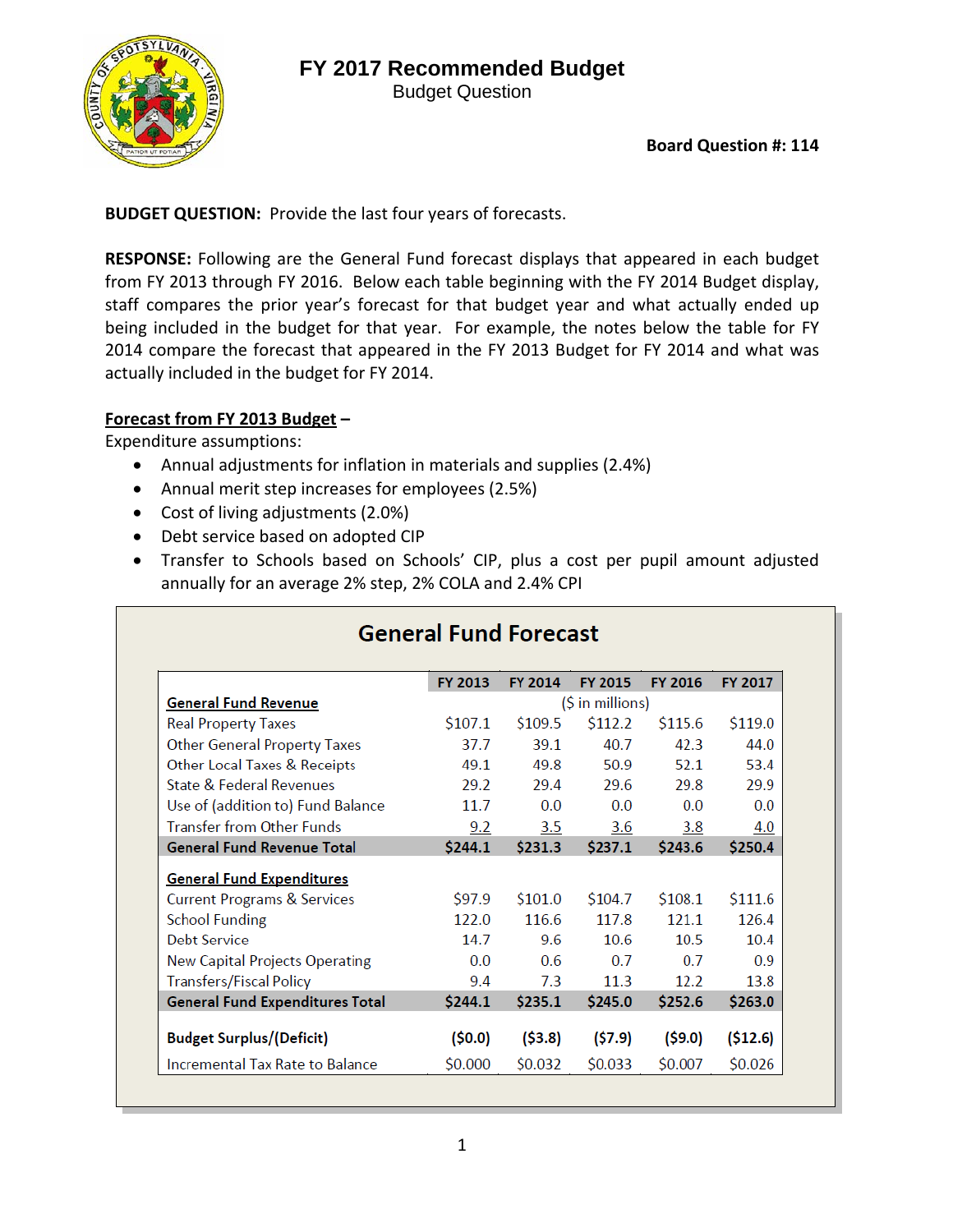Budget Question

#### **Forecast from FY 2014 Budget –**

Expenditure assumptions:

- Annual adjustments for inflation in materials and supplies (2.5%)
- Annual merit step increases for employees (2.5%)
- Cost of living adjustments (2.0%)
- Debt service based on adopted CIP
- Transfer to Schools based on Schools' CIP, plus a cost per pupil amount adjusted annually for an average 2% step, 2% COLA and 2.5% CPI

|                                         | FY 2014          | <b>FY 2015</b> | <b>FY 2016</b> | <b>FY 2017</b> | <b>FY 2018</b> |  |
|-----------------------------------------|------------------|----------------|----------------|----------------|----------------|--|
| <b>General Fund Revenue</b>             | (\$ in millions) |                |                |                |                |  |
| <b>Real Property Taxes</b>              | \$107.7          | \$109.6        | \$112.4        | \$115.7        | \$119.2        |  |
| <b>Other General Property Taxes</b>     | 38.8             | 40.1           | 41.7           | 43.4           | 45.2           |  |
| <b>Other Local Taxes &amp; Receipts</b> | 49.1             | 50.2           | 51.3           | 52.5           | 53.8           |  |
| State & Federal Revenues                | 30.4             | 30.5           | 30.7           | 30.9           | 31.1           |  |
| Use of (addition to) Fund Balance       | 3.0              | 0.0            | 0.0            | 0.0            | 0.0            |  |
| <b>Transfer from Other Funds</b>        | 3.2              | $3.4^{\circ}$  | $3.5^{\circ}$  | 3.7            | 3.8            |  |
| <b>General Fund Revenue Total</b>       | \$232.4          | \$233.8        | \$239.7        | \$246.2        | \$253.1        |  |
| <b>General Fund Expenditures</b>        |                  |                |                |                |                |  |
| <b>Current Programs &amp; Services</b>  | \$98.3           | \$104.3        | \$108.0        | \$111.7        | \$115.6        |  |
| <b>School Funding</b>                   | 114.8            | 114.8          | 117.1          | 121.4          | 123.3          |  |
| Debt Service                            | 8.6              | 10.6           | 11.5           | 11.3           | 11 1           |  |
| <b>New Capital Projects Operating</b>   | 0.0              | 0.7            | 0.8            | 0.9            | 0.9            |  |
| <b>Transfers/Fiscal Policy</b>          | 10.7             | 7.6            | 8.3            | 11.6           | 11.8           |  |
| <b>General Fund Expenditures Total</b>  | \$232.4          | \$238.1        | \$245.7        | \$256.9        | \$262.7        |  |
| <b>Budget Surplus/(Deficit)</b>         | <b>SO.O</b>      | (54.3)         | $($ \$6.0)     | ( \$10.7)      | ( \$9.6)       |  |
| Incremental Tax Rate to Balance         | \$0.000          | \$0.037        | \$0.014        | \$0.037        | \$0.000        |  |

## **General Fund Forecast**

Variation of the FY 2014 Budget from the out‐year forecast included in the FY 2013 Budget:

- The forecast for FY 2014 projected revenue totaled \$231.3M … \$1.9M more than what ended up being included in the FY 2014 Adopted Budget when the use of fund balance is excluded.
- The transfer to Schools was budgeted at \$1.8M less than that projected for FY 2014 in the prior year's forecast.
- Debt service was budgeted at \$1.0M less than that projected for FY 2014 in the prior year's forecast. Planned borrowing affecting the General Fund was decreased by \$1.5M in the FY 2014 Budget compared with the prior year's forecast of FY 2014.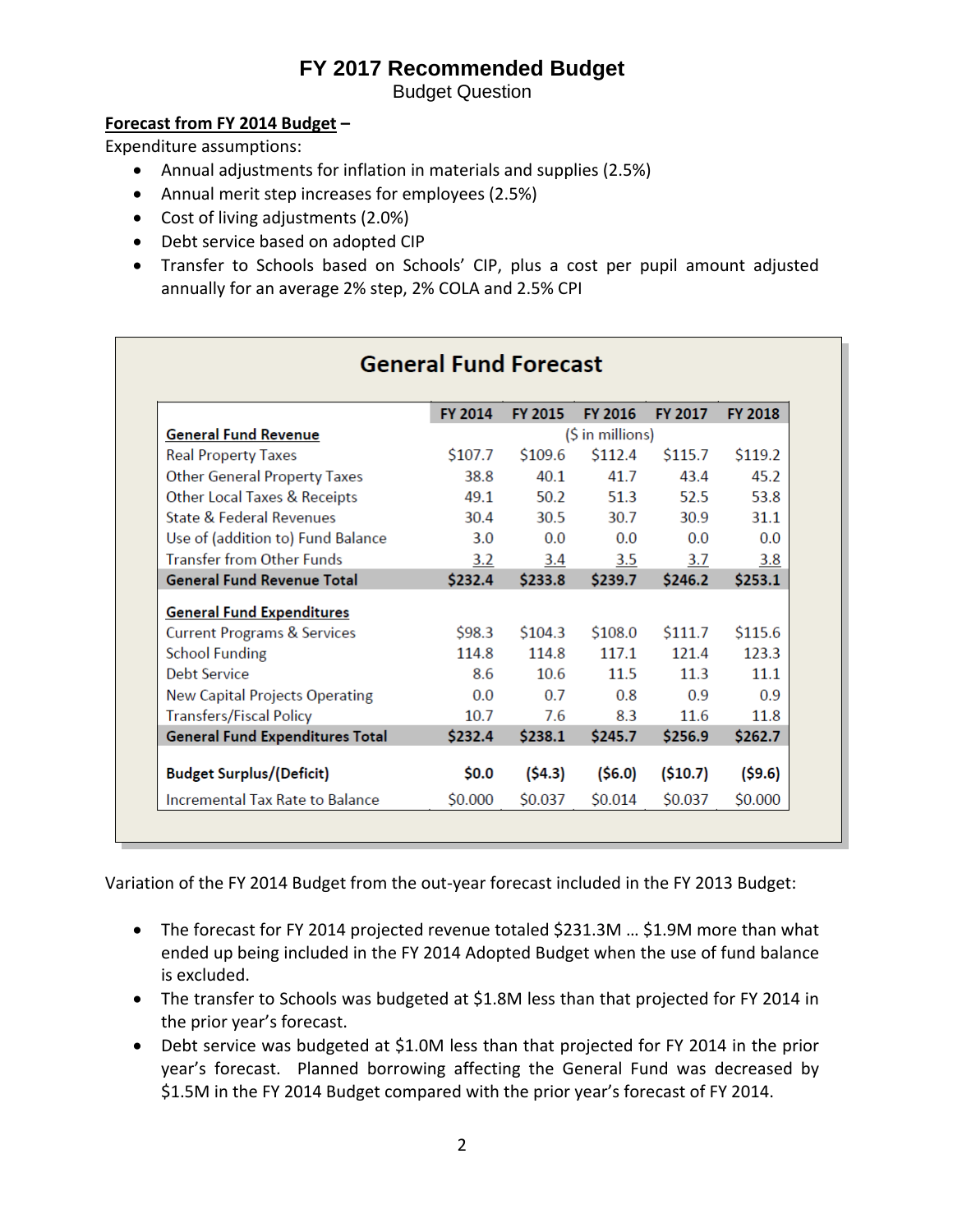Budget Question

- \$3.4M in one-time money (fund balance) was transferred to the Capital Projects Fund, which hadn't been assumed in the projections made for FY 2014 in the prior year's forecast. This increased the transfers to other funds compared to what had been forecasted.
- The CPI factored into the prior year's forecast for FY 2014 assumed a 2.4% increase. In reality, the overall operating (non‐personnel) change in FY 2014 was a decrease of 3.7% from the FY 2013 Budget.
- A 2.5% merit and 2% COLA were assumed in the prior year's forecast of FY 2014 for the County and a 2% step and 2% COLA were assumed for the Schools. The FY 2014 Budget was adopted with a 1% mid‐year COLA (the equivalent of 0.5% full‐year) for County staff and a \$900 bonus for Schools staff.

#### **Forecast from FY 2015 Budget –**

Expenditure assumptions:

- Annual adjustments for inflation in materials and supplies (2.3%)
- Annual merit step increases for employees (2.5%)
- Cost of living adjustments (2.0%)
- Debt service based on adopted CIP
- Transfer to Schools based on Schools' CIP, plus a cost per pupil amount adjusted annually for an average 2% step, 2% COLA and 2.3% CPI

|                                        | <b>FY 2015</b>    | <b>FY 2016</b> | <b>FY 2017</b> | <b>FY 2018</b>     | FY 2019   |  |  |
|----------------------------------------|-------------------|----------------|----------------|--------------------|-----------|--|--|
| <b>General Fund Revenue</b>            | $(5$ in millions) |                |                |                    |           |  |  |
| <b>Real Property Taxes</b>             | \$109.6           | \$111.5        | \$113.7        | \$116.3            | \$119.2   |  |  |
| <b>Other General Property Taxes</b>    | 41.4              | 41.9           | 43.4           | 44.9               | 46.5      |  |  |
| Other Local Taxes & Receipts           | 50.4              | 51.1           | 51.8           | 52.6               | 53.4      |  |  |
| State & Federal Revenues               | 30.2              | 30.3           | 30.5           | 30.7               | 30.8      |  |  |
| Use of (addition to) Fund Balance      | 2.4               | 0.0            | 0.0            | 0.0                | 0.0       |  |  |
| <b>Transfer from Other Funds</b>       | 3.4               | 3.6            | 3.7            | 3.9                | 4.0       |  |  |
| <b>General Fund Revenue Total</b>      | \$237.4           | \$238.4        | \$243.1        | \$248.4            | \$253.9   |  |  |
| <b>General Fund Expenditures</b>       |                   |                |                |                    |           |  |  |
| <b>Current Programs &amp; Services</b> | \$101.7           | \$105.1        | \$108.7        | \$112.3            | \$116.2   |  |  |
| <b>School Funding</b>                  | 116.4             | 121.5          | 127.6          | 130.4              | 133.9     |  |  |
| Debt Service                           | 9.1               | 10.5           | 11.9           | 11.8               | 11.4      |  |  |
| New Capital Projects Operating         | 0.0               | 0.2            | 0.4            | 0.5                | 0.6       |  |  |
| <b>Transfers/Fiscal Policy</b>         | 10.1              | 8.2            | 12.3           | 13.1               | 13.9      |  |  |
| <b>General Fund Expenditures Total</b> | \$237.4           | \$245.6        | \$260.8        | \$268.1            | \$276.0   |  |  |
| <b>Budget Surplus/(Deficit)</b>        | \$0.0             | (57.2)         | (517.7)        | (519.7)            | ( \$22.0) |  |  |
|                                        | \$0.000           | \$0.058        | \$0.081        | S <sub>0.014</sub> | \$0.013   |  |  |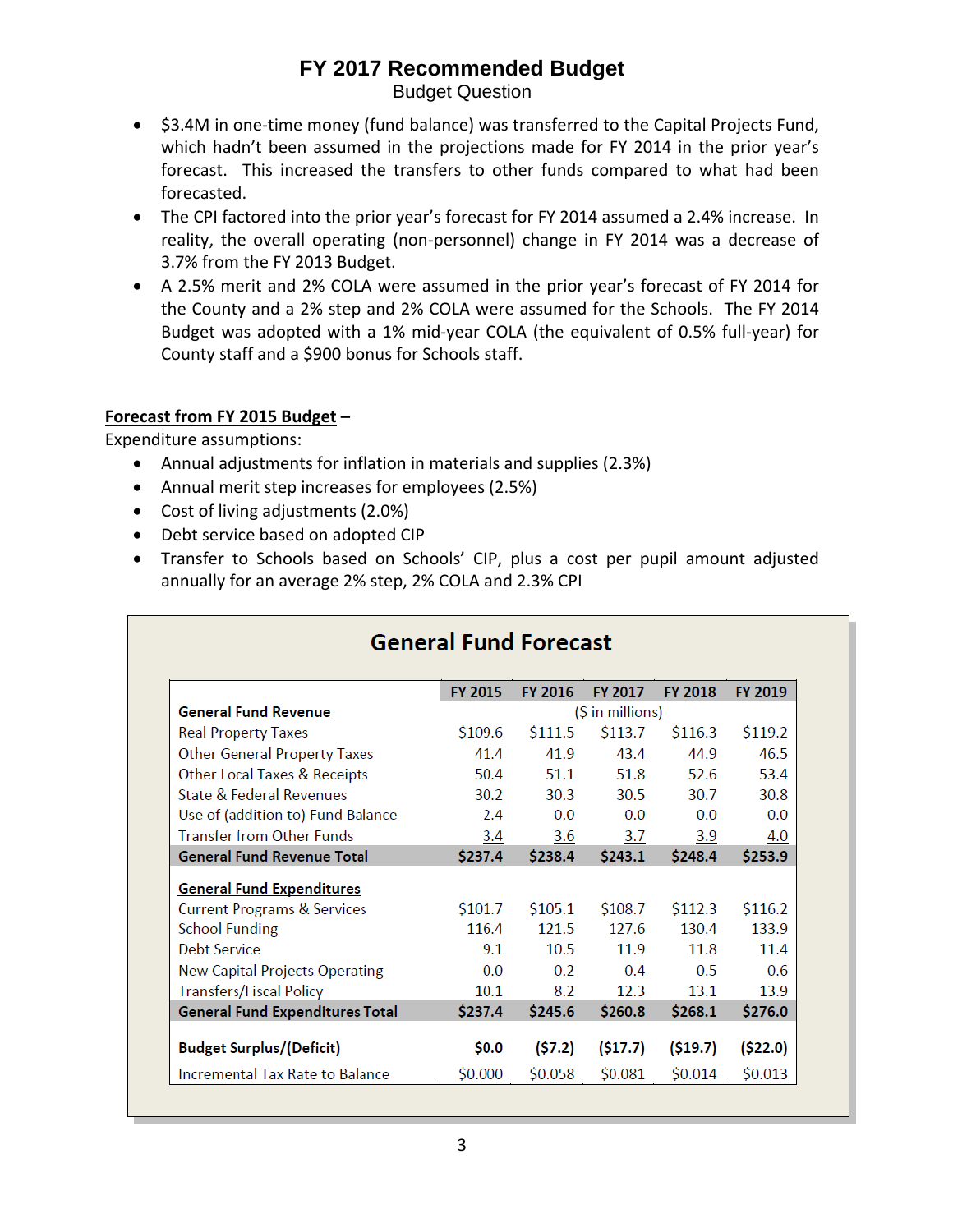Budget Question

Variation of the FY 2015 Budget from the out‐year forecast included in the FY 2014 Budget:

- The forecast for FY 2015 projected revenue totaled \$233.8M … \$1.2M less than what ended up being included in the FY 2015 Adopted Budget when the use of fund balance is excluded.
- The transfer to Schools was budgeted at \$1.6M more than that projected for FY 2015 in the prior year's forecast.
- Debt service was budgeted at \$1.5M less than that projected for FY 2015 in the prior year's forecast. Planned borrowing affecting the General Fund was reduced by \$7M in the FY 2015 Budget compared with the prior year's forecast of FY 2015.
- \$2.0M in one-time money (fund balance) was transferred to the Capital Projects Fund, which hadn't been assumed in the projections made for FY 2015 in the prior year's forecast. This increased the transfers to other funds compared to what had been forecasted.
- The CPI factored into the prior year's forecast for FY 2015 assumed a 2.5% increase. In reality, the overall operating (non‐personnel) change in FY 2015 was an increase of 1.2% from the FY 2014 Budget.
- A 2.5% merit and 2% COLA were assumed in the prior year's forecast of FY 2015 for the County and a 2% step and 2% COLA were assumed for the Schools. The FY 2015 Budget was adopted with a 2% COLA for County staff and a step (average 1.43%) and 1% COLA for Schools staff.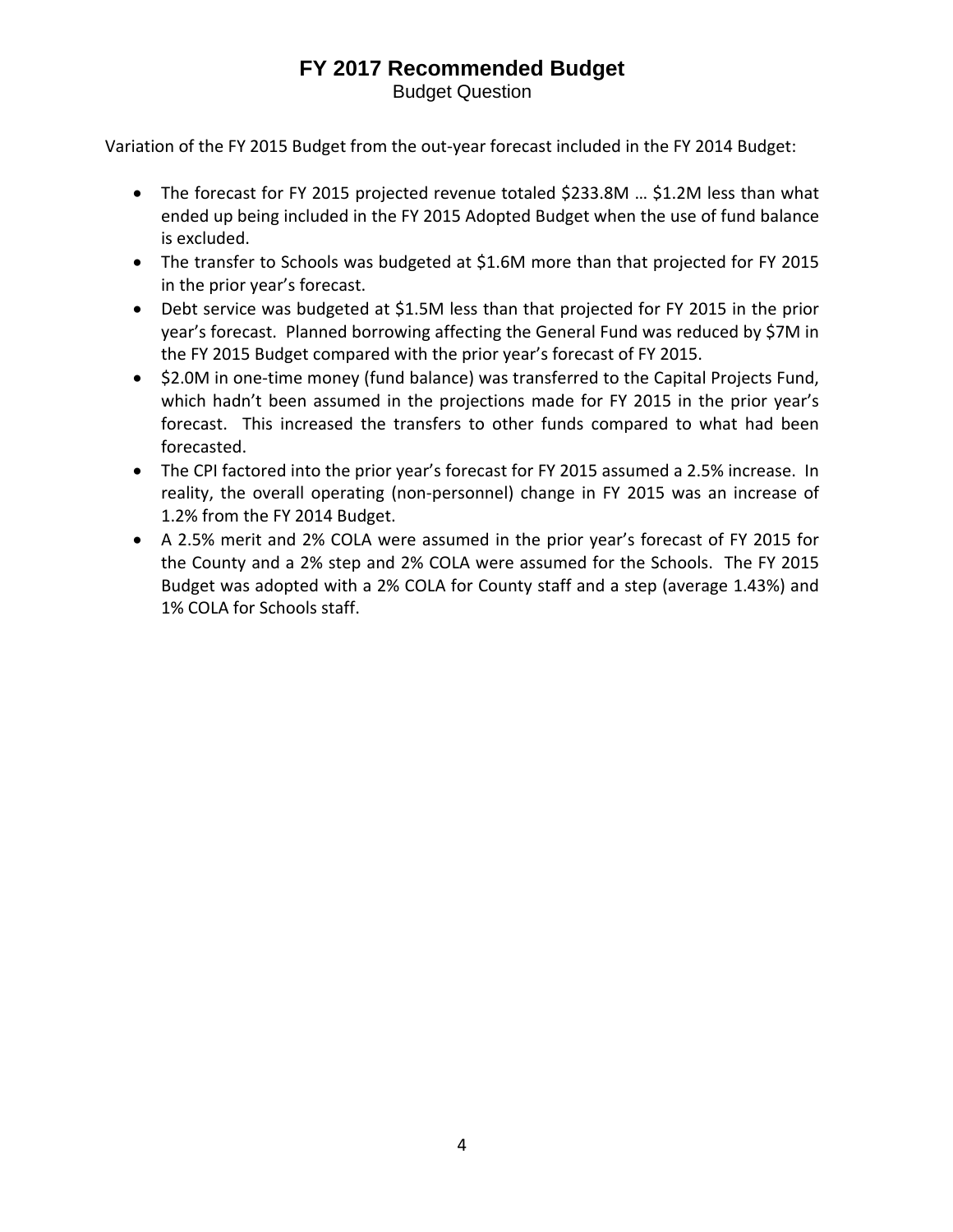Budget Question

#### **Forecast from FY 2016 Budget –**

Expenditure assumptions:

- Annual adjustments for inflation in materials and supplies (1.8%)
- Annual merit step increases for employees (2.5%)
- Cost of living adjustments (2.0%)
- Debt service based on adopted CIP
- Transfer to Schools based on Schools' CIP, plus a cost per pupil amount adjusted annually for an average 2% step, 2% COLA and 1.8% CPI

|                                        | <b>FY 2016</b>     | <b>FY 2017</b> | <b>FY 2018</b> | <b>FY 2019</b> | <b>FY 2020</b> |  |
|----------------------------------------|--------------------|----------------|----------------|----------------|----------------|--|
| <b>General Fund Revenue</b>            | (5 in millions)    |                |                |                |                |  |
| <b>Real Property Taxes</b>             | S <sub>111.7</sub> | \$114.0        | \$116.6        | \$119.5        | \$122.5        |  |
| <b>Other General Property Taxes</b>    | 40.6               | 41.5           | 42.5           | 43.5           | 44.5           |  |
| Other Local Taxes & Receipts           | 52.5               | 53.4           | 54.3           | 55.4           | 56.5           |  |
| State & Federal Revenues               | 32.1               | 31.7           | 31.8           | 32.O           | 32.2           |  |
| Use of (addition to) Fund Balance      | 3.2                | 0.0            | 0.0            | 0.0            | 0.0            |  |
| <b>Transfer from Other Funds</b>       | 4.0                | 4.2            | 4.3            | 4.5            | 4.7            |  |
| <b>General Fund Revenue Total</b>      | \$244.2            | \$244.8        | \$249.6        | \$254.9        | \$260.4        |  |
| <b>General Fund Expenditures</b>       |                    |                |                |                |                |  |
| <b>Current Programs &amp; Services</b> | \$107.3            | \$110.9        | \$114.7        | \$118.7        | \$122.8        |  |
| <b>School Funding</b>                  | 116.4              | 123.5          | 129.9          | 135.4          | 140.0          |  |
| Debt Service                           | 9.5                | 10.1           | 9.9            | 96             | 9.2            |  |
| <b>New Capital Projects Operating</b>  | 0.0                | 0 <sub>1</sub> | 02             | 03             | 04             |  |
| <b>Transfers/Fiscal Policy</b>         | 11.0               | 8.8            | 13.7           | 15.3           | 17.0           |  |
| <b>General Fund Expenditures Total</b> | \$244.2            | \$253.5        | \$268.5        | \$279.2        | \$289.4        |  |
| <b>Budget Surplus/(Deficit)</b>        | \$0.0\$            | (58.7)         | ( \$18.9)      | (524.3)        | (\$29.0)       |  |
| Incremental Tax Rate to Balance        | \$0.000            | \$0.069        | \$0.078        | \$0.036        | \$0.031        |  |

# **General Fund Forecast**

Variation of the FY 2016 Budget from the out‐year forecast included in the FY 2015 Budget:

- The forecast for FY 2016 projected revenue totaled \$238.4M … \$2.6M less than what ended up being included in the FY 2016 Adopted Budget when the use of fund balance is excluded.
- The transfer to Schools was budgeted at \$5.1M less than that projected for FY 2016 in the prior year's forecast.
- Debt service was budgeted at \$1.0M less than that projected for FY 2016 in the prior year's forecast. Planned borrowing affecting the General Fund was reduced by \$1.1M in the FY 2016 Budget compared with the prior year's forecast of FY 2016.